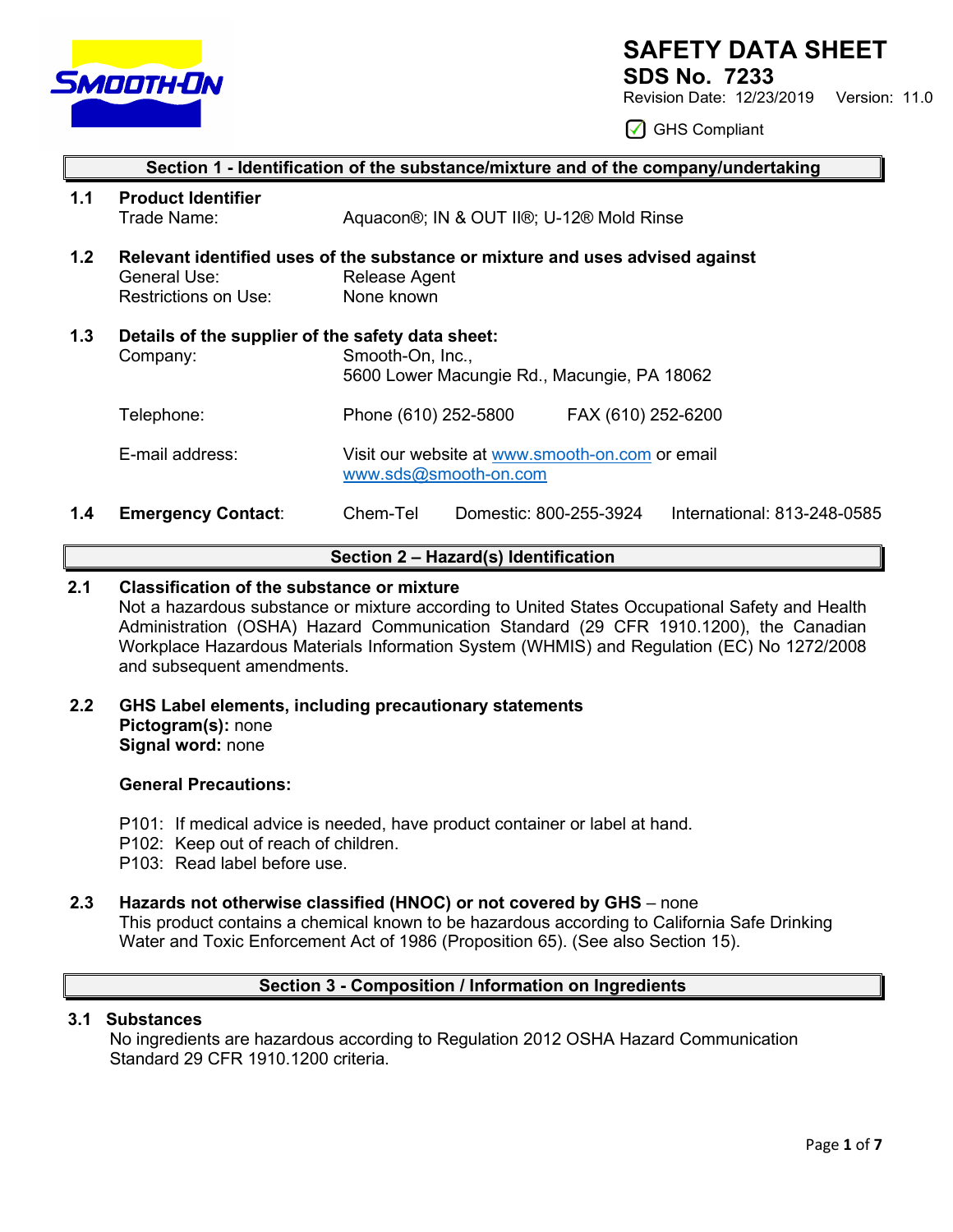#### **4.1 Description of first aid measures**

#### **Inhalation**

Remove source(s) of contamination and move victim to fresh air. If breathing has stopped, give artificial respiration, then oxygen if needed. Contact physician immediately.

### **Eye Contact**

Flush eyes with plenty of water. If irritation persists, seek medical attention.

#### **Skin Contact**

In case of skin contact, wash thoroughly with soap and water.

### **Ingestion**

Do not induce vomiting unless instructed by a physician. Never give anything by mouth to an unconscious person.

#### **4.2 Most important symptoms and effects, both acute and delayed** None known.

### **4.3 Indication of any immediate medical attention and specific treatment needed**

### **Section 5 - Fire-Fighting Measures**

# **5.1 Extinguishing Media**

Water Fog, Dry Chemical, and Carbon Dioxide Foam

**5.2 Special hazards arising from the substance or mixture** None known.

## **5.3 Advice for firefighters**

Use water spray to cool fire-exposed surfaces and to protect personnel. Shut off "fuel" to fire. If a leak or spill has not ignited, use water spray to disperse the vapors. Either allow fire to burn under controlled conditions or extinguish with foam or dry chemical. Try to cover liquid spills with foam. Because fire may produce toxic thermal decomposition products, wear a self-contained breathing apparatus (SCBA) with a full-face piece operated in pressure demand or positive-pressure mode.

# **Section 6 - Accidental Release Measures**

#### **6.1 Personal precautions, protective equipment and emergency procedures**

Only properly protected personnel should remain in the spill area; dike and contain spill. Stop or reduce discharge if it can be done safely**.**

## **6.2 Environmental precautions**

Stop spill/release if it can be done safely. Prevent spilled material from entering sewers, storm drains or unauthorized drainage systems and natural waterways by using sand, earth, or other appropriate barriers.No special environmental precautions required.

# **6.3 Methods and material for containment and cleaning up**

Put on appropriate protective gear including NIOSH/MSHA approved self-contained breathing apparatus, rubber boots and heavy rubber gloves. Dike and contain spill; absorb or scrape up excess into suitable container for disposal; wash area with dilute ammonia solution. Stop or reduce discharge if it can be done safely**.** Follow applicable OSHA regulations (29 CFR 1910.120) for disposal.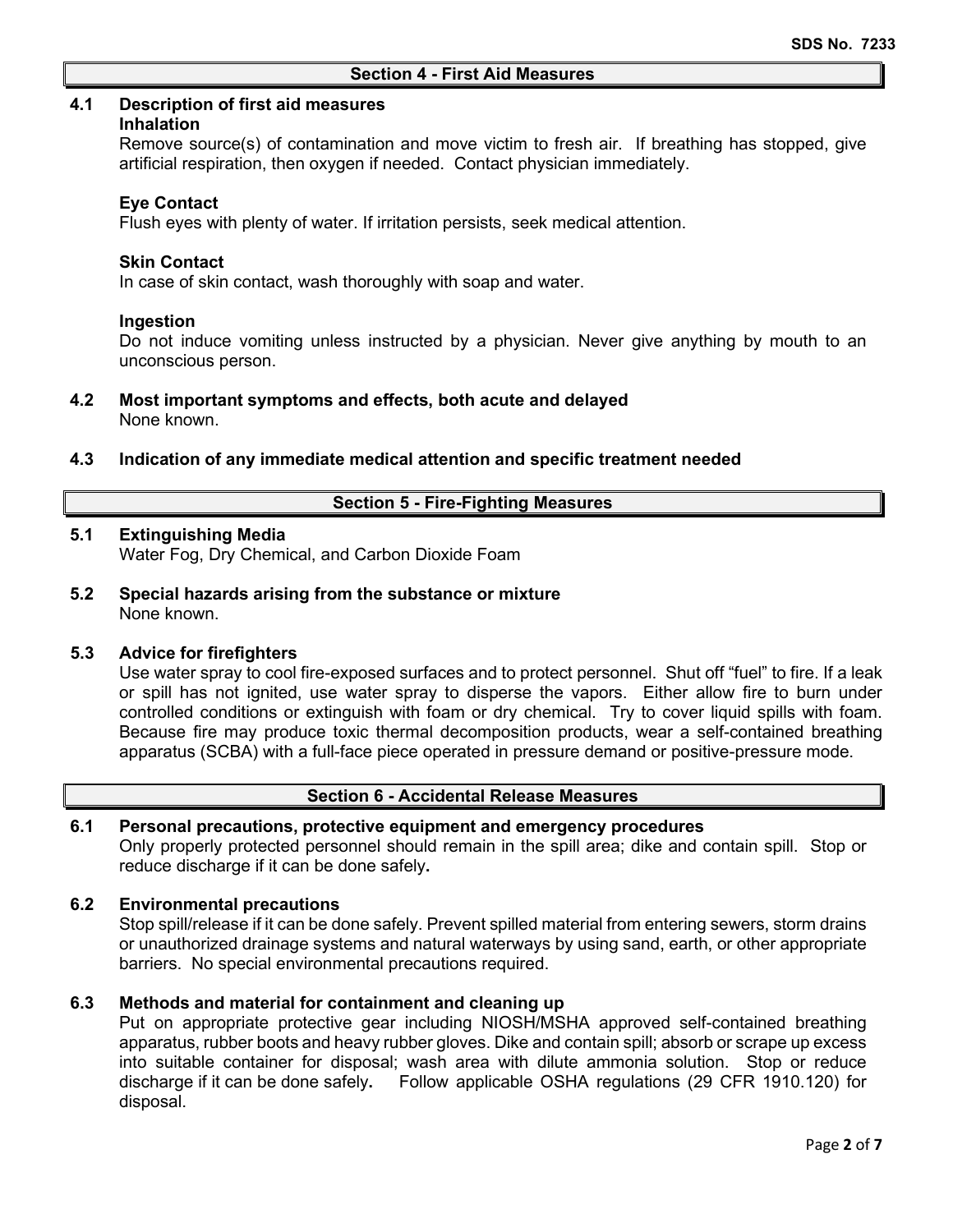# **6.4 Reference to other sections**

See Section 3 for list of Hazardous Ingredients; Sections 8 for Exposure Controls; and Section 13 for Disposal.

## **Section 7 - Handling and Storage**

## **7.1 Precautions for safe handling**

Use good general housekeeping procedures. Wash hands after use. Do not get in eyes, on skin or on clothing. Do not breathe vapors or mists. Use good personal hygiene practices.

## **7.2 Conditions for safe storage, including any incompatibilities**

Keep container(s) tightly closed and properly labeled. Store in cool, dry, well ventilated place away from heat, direct sunlight, strong oxidizers and any incompatibles. Store in approved containers and protect against physical damage. Keep containers securely sealed when not in use. Indoor storage should meet local standards and appropriate fire codes. Containers that have been opened must be carefully resealed to prevent leakage. Empty containers retain residue and may be dangerous. Avoid water contamination.

# **7.3 Specific end use(s)**

These precautions are for room temperature handling. Other uses including elevated temperatures or aerosol/spray applications may require added precautions.

## **Section 8 - Exposure Controls / Personal Protection**

#### **8.1 Control parameters** None defined

### **8.2 Exposure controls**

#### **Respiratory Protection**

Respiratory protection is not normally required when using this product with adequate local exhaust ventilation. Where risk assessment shows air-purifying respirators are appropriate, follow OSHA respirator regulations 29 CFR 1910.134 and European Standards EN 141, 143 and 371; wear an MSHA/NIOSH or European Standards EN 141, 143 and 371 approved respirators equipped with appropriate filter cartridges as a backup to engineering controls.

#### **Hand Protection**

Wear any liquid-tight gloves such as butyl rubber, neoprene or PVC.

#### **Eye Protection**

Safety glasses with side shields per OSHA eye- and face-protection regulations 29 CFR 1910.133 and European Standard EN166. Contact lenses are not eye protective devices. Appropriate eye protection must be worn instead of, or in conjunction with contact lenses.

#### **Other Protective Clothing/Equipment**

Additional protective clothing or equipment is not normally required. Provide eye bath and safety shower.

#### **Comments**

Never eat, drink, or smoke in work areas. Practice good personal hygiene after using this material, especially before eating, drinking, smoking, using the toilet, or applying cosmetics. Wash thoroughly after handling.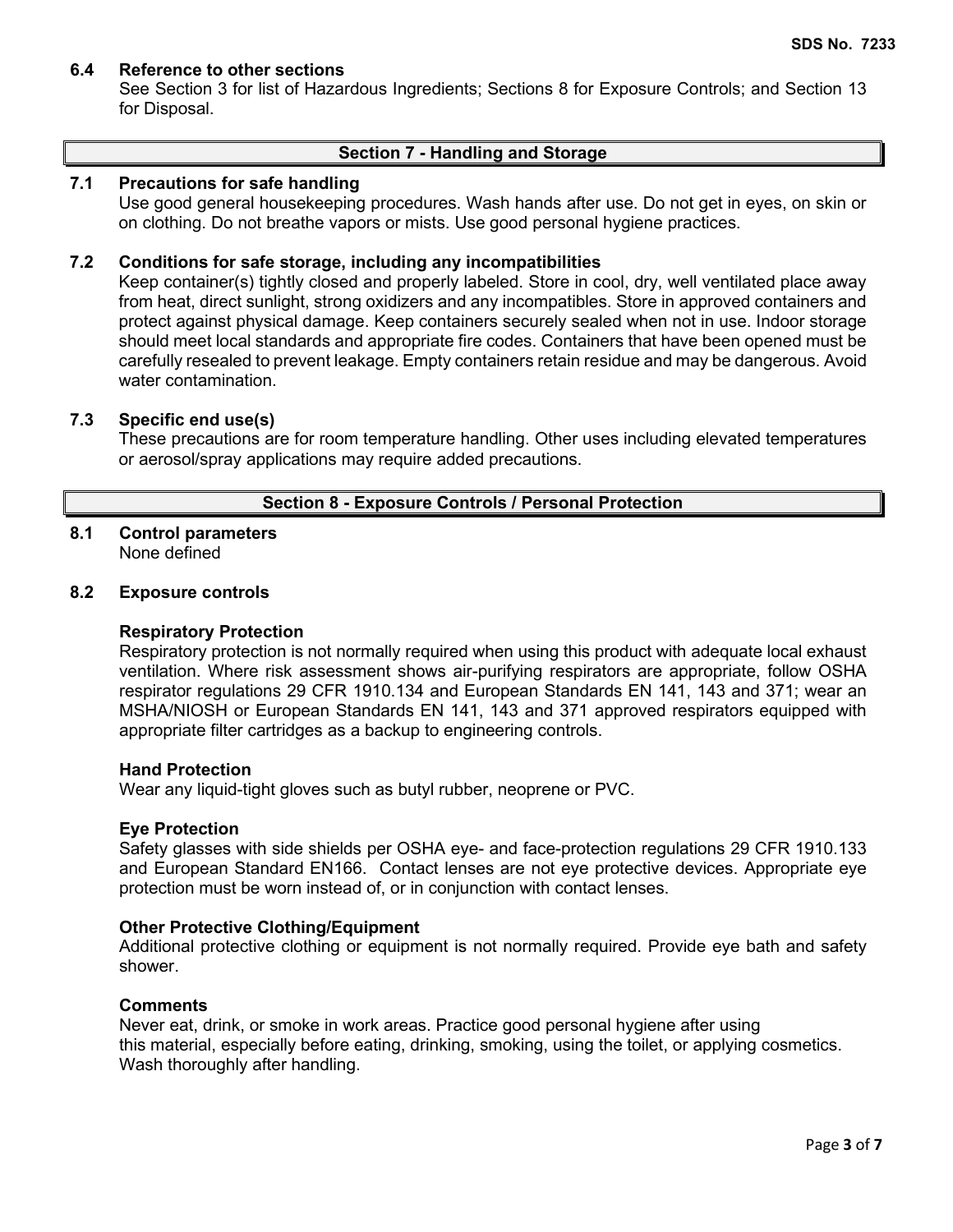# **Section 9 - Physical and Chemical Properties**

## **9.1 Information on basic physical and chemical properties:**

| Appearance:                       | milky liquid | Vapor pressure:             | None(Polymeric Resin) |
|-----------------------------------|--------------|-----------------------------|-----------------------|
| Odor:                             | Mild odor    | Vapor density (Air=1):      | >1                    |
| pH:                               | 11.0         | <b>Evaporation rate:</b>    | No data               |
| <b>Flash Point:</b>               | $>300$ °F    | <b>Solubility in water:</b> | Insoluble             |
|                                   |              | <b>Specific Gravity</b>     |                       |
| Melting / freezing point:         | No data      | $(H2O=1, at 4 °C):$         | 1.07                  |
| Low / high boiling point:         | No data      | <b>Relative density:</b>    | No data               |
| <b>Upper flammability limits:</b> |              | <b>Decomposition</b>        |                       |
|                                   | No data      | temperature:                | No data               |
| <b>Lower flammability limits:</b> | No data      | <b>Viscosity:</b>           | <100 centipoise       |

# **Section 10 - Stability and Reactivity**

### **10.1 Reactivity**

No hazardous reactions if stored and handled as prescribed/indicated., No corrosive effect on metal. Not fire propagating.

### **10.2 Chemical stability**

These products are stable at room temperature in closed containers under normal storage and handling conditions.

# **10.3 Possibility of hazardous reactions**

Hazardous polymerization cannot occur

- **10.4 Conditions to avoid** None known
- **10.5 Incompatible materials** Strong bases and acids

#### **10.6 Hazardous decomposition products**

Thermal oxidative decomposition can produce carbon oxides, gasses/vapors, and traces of incompletely burned carbon compounds.

# **Section 11- Toxicological Information**

### **11.1 Information on toxicological effects**

**Acute Toxicity** No data available

# **Skin Corrosion/Irritation**

No data available

### **Serious Eye Damage/Irritation** No data available

**Respiratory/Skin Sensitization** No data available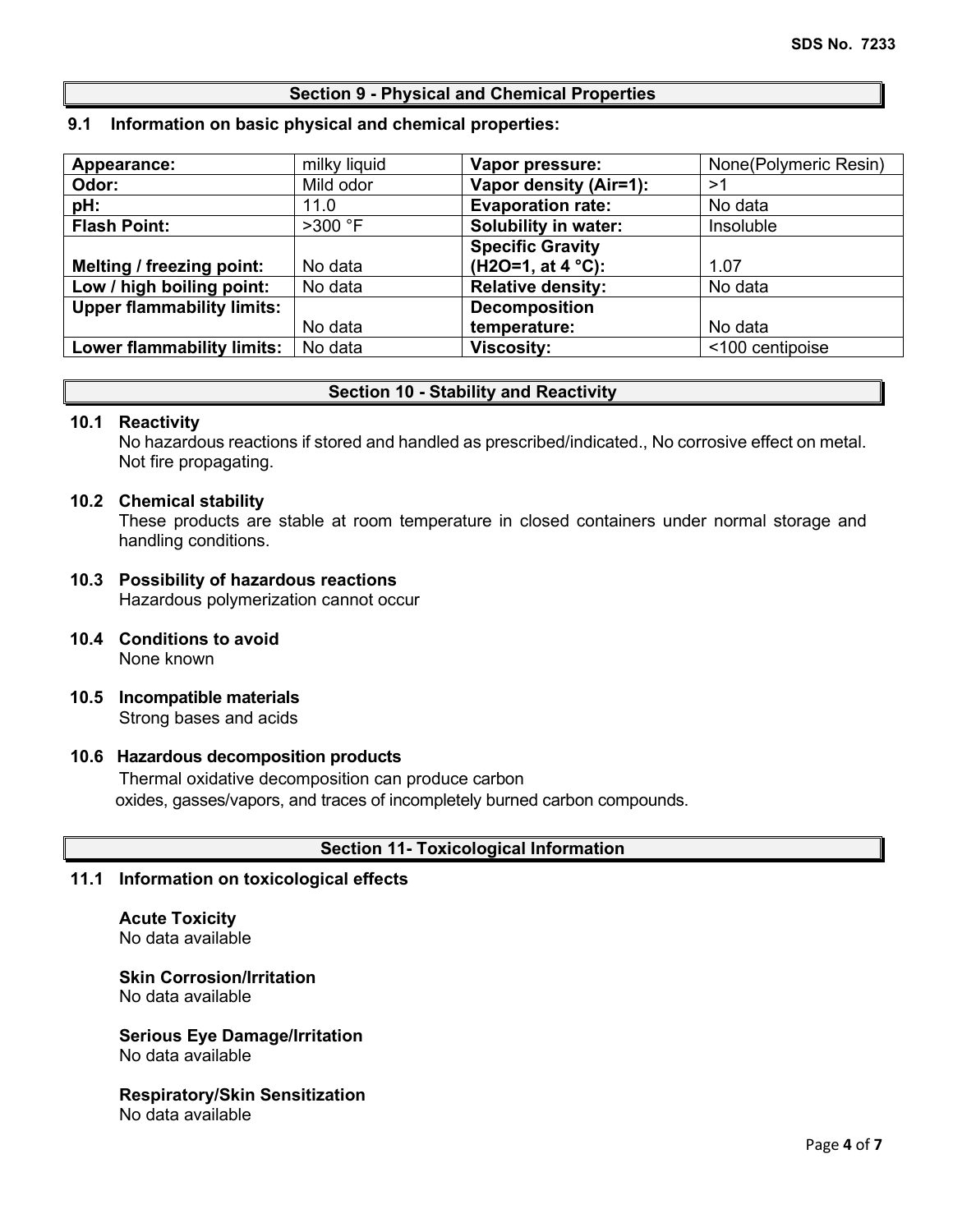# **Germ Cell Mutagenicity**

No data available

# **Carcinogenicity**

No component of these products present at levels greater than or equal to 0.1% is identified as a carcinogen or potential carcinogen by IARC, ACGIH or NTP.

### **Reproductive Toxicity**

No data available

**Specific Target Organ Toxicity – Single Exposure**

No data available

**Specific Target Organ Toxicity – Repeated Exposure** No data available

**Aspiration Hazard**

No data available

# **Potential Health Effects – Miscellaneous**

No data available

# **Section 12 - Ecological Information**

# **12.1 Toxicity**

No data available

- **12.2 Persistence and Degradability** No data available
- **12.3 Bioaccumulative Potential** No data available
- **12.4 Mobility in Soil** No data available
- **12.5 Results of PBT and vPvB assessment** No data available
- **12.6 Other Adverse Effects**

No data available

# **Section 13 - Disposal Considerations**

# **13.1 Waste treatment methods**

Under Resource Conservation and Recovery Act (RCRA) it is the responsibility of the user of the product to determine at the time of disposal whether the product meets RCRA criteria for hazardous waste as defined in 40 CFR Part 261. Waste management should be in full compliance with federal, state and local laws. Regulations may vary in various locations. Waste characterizations and compliance with applicable laws are the responsibility solely of the waste generator.

#### **Container disposal**

Steel drums must be emptied and can be sent to a licensed drum reconditioner for reuse, a scrap metal dealer or an approved landfill. Do not attempt to refill or clean containers since residue is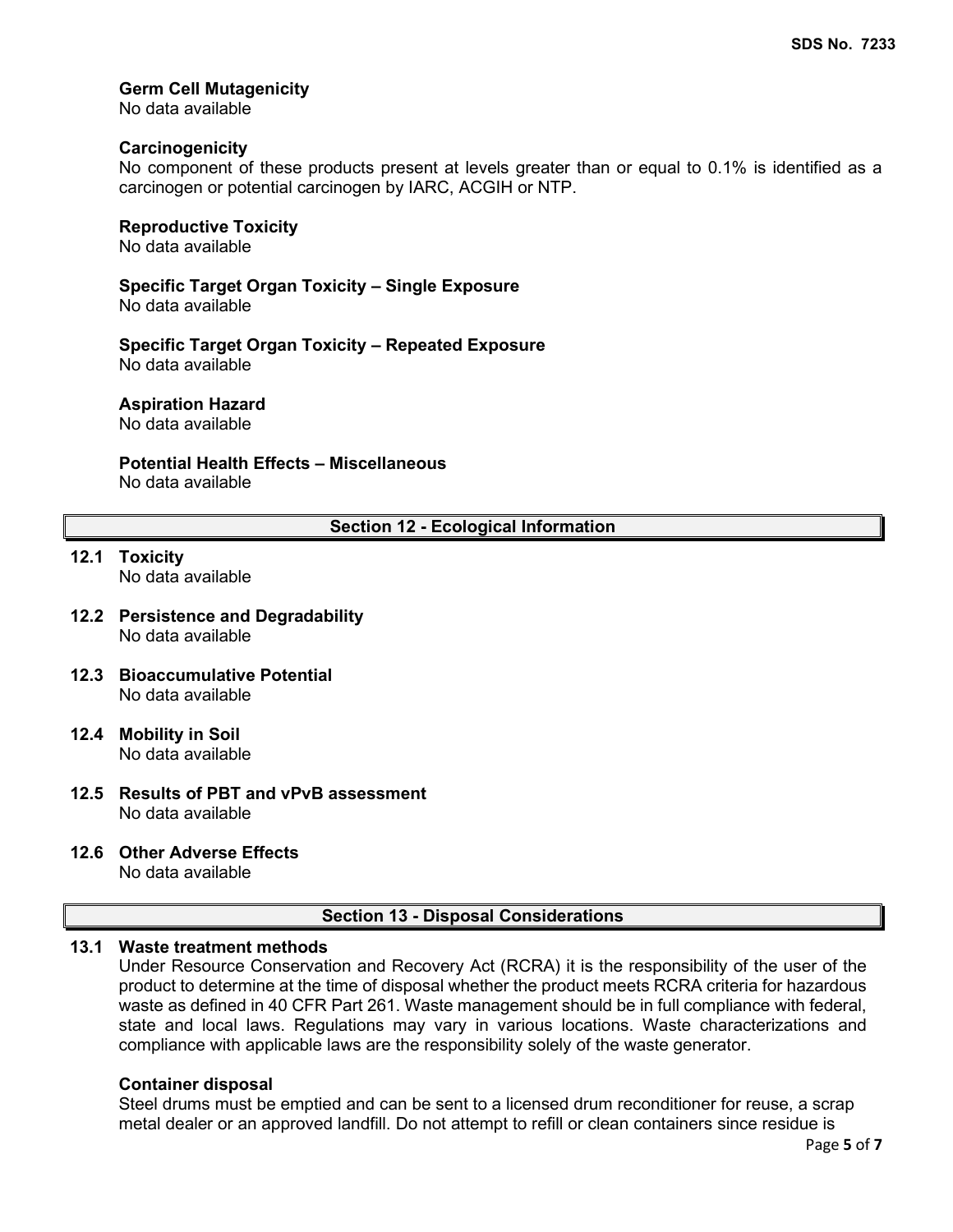difficult to remove. Under no circumstances should empty drums be burned or cut open with gas or electric torch as toxic decomposition products may be liberated. Do not reuse empty containers.

### **Section 14 - Transport Information**

#### **Not regulated by DOT / IMDG / IATA**

#### **Section 15 - Regulatory Information**

#### **15.1 Safety health and environmental regulations/legislation specific for the substance or mixture:**

# **REACH: Regulation (EC) No 1907/2006 of The European Parliament and of The Council of December 2006 (including amendments and corrigenda as of 16 July 2019)**

This product complies with REACH or is not subject to regulation under REACH. The product does not contain an ingredient listed on either the Candidate List or Authorization List for Substances of Very High Concern (SVHC).

#### **In the United States (EPA Regulations) TSCA Inventory Status (40 CFR710)**

All components of this formulation are listed in the TSCA Inventory. No component of this formulation has been determined to be subject to manufacturing or use restrictions under the Significant New Use Rules (SNURs).

### **CERCLA Hazardous Substance List (40 CFR 302.4)**

None known.

### **SARA 302 Components**

No chemicals in this material are subject to the reporting requirements of SARA Title III, Section 302.

#### **Superfund Amendments and Reauthorization Act of 1986 Title lll (Emergency Planning and community Right-to-Know Act of 1986) Sections 311 and 312** None

# **Superfund Amendments and Reauthorization Act of 1986 Title lll (Emergency Planning and Community Right-to-Know Act of 1986) Section 313**

This material does not contain any chemical components with known CAS numbers that exceed the threshold (De Minimis) reporting levels established by SARA Title III, Section 313.

#### **California Proposition 65**

This product does not intentionally contain any chemicals known to the state of California to cause cancer, birth defects or other reproductive harm.

#### **15.2 Chemical safety assessment**

No chemical safety assessment has been carried out for this substance/mixture by the supplier.